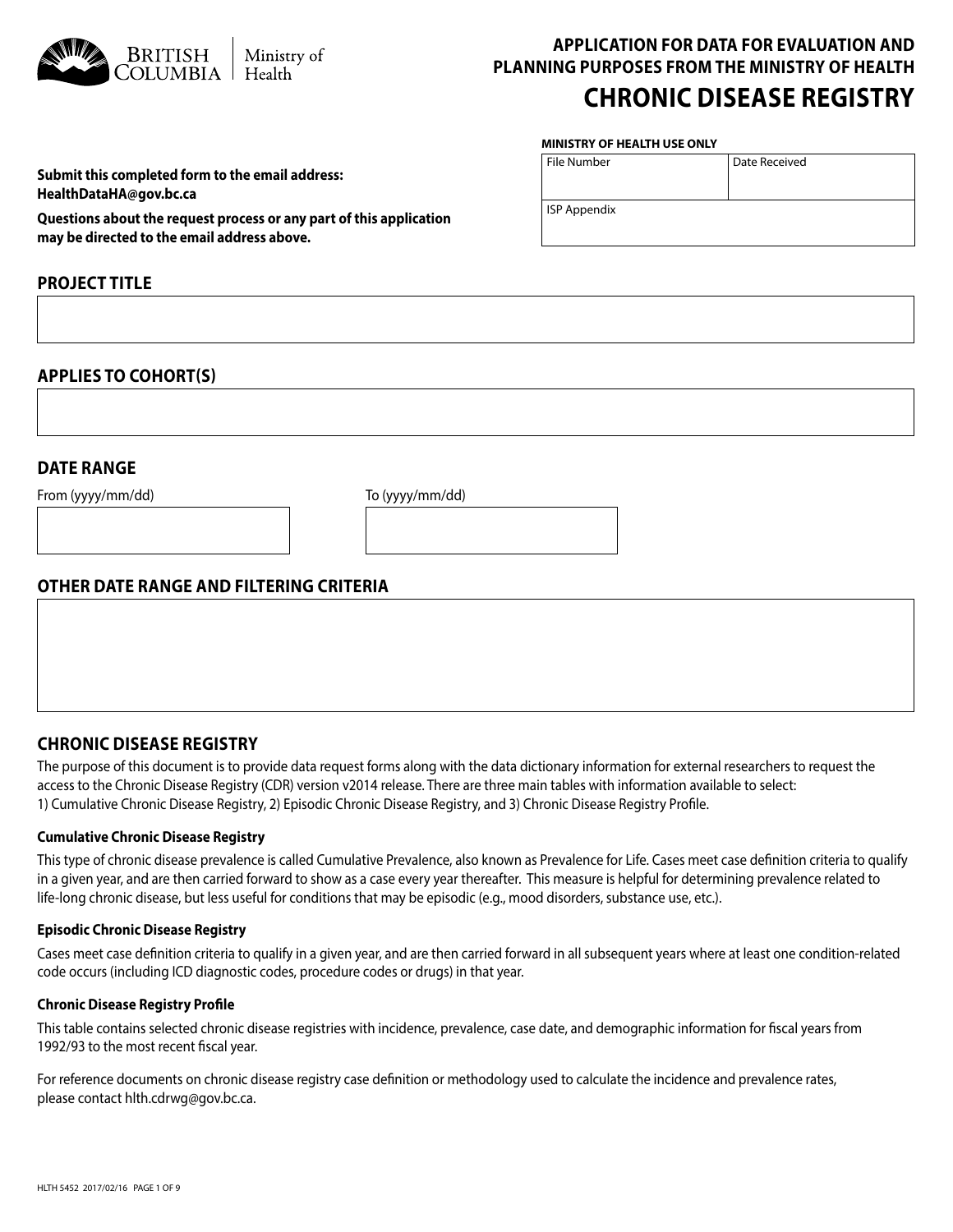# **CUMULATIVE CHRONIC DISEASE REGISTRY TABLE**

| <b>CHRONIC DISEASE REGISTRY NAME</b>                         |
|--------------------------------------------------------------|
| Alzheimer's Disease and Other Dementia (Age 40+)             |
| Hospitalized Acute Myocardial Infarction (AMI Age 20+)       |
| Angina (Age 1+)                                              |
| Asthma (Age 1+)                                              |
| Coronary Artery Bypass Graft (CABG Age 1+)                   |
| Chronic Kidney Disease (CKD)                                 |
| Chronic Obstructive Pulmonary Disease (COPD Age 45+)         |
| Coronary Angiogram (Age 1+)                                  |
| Depression - Cumulative (Age 1+)                             |
| Diabetes (Age 1+)                                            |
| Dialysis (Age 1+)                                            |
| Epilepsy (Age 1+)                                            |
| Heart Failure (HF Age 1+)                                    |
| Hypertension (HTN Age 20+)                                   |
| Hospitalized Stoke (Age 20+)                                 |
| Hospitalized Haemorrhagic Stroke (Age 20+)                   |
| Hospitalized Ischemic Stroke (Age 20+)                       |
| Hospitalized Transient Ischemic Attack (Age 20+)             |
| Ischaemic Heart Disease (IHD Age 20+)                        |
| Mood Anxiety Disorders (Age 1+)                              |
| Multiple Sclerosis (MS Age 20+)                              |
| Osteoarthritis (Age 1+)                                      |
| Osteoporosis (Age 50+)                                       |
| Osteoporosis Fracture (Age 50+)                              |
| Parkinsonism (Age 40+)                                       |
| Percutaneous Transluminal Coronary Angioplasty (PTCA Age 1+) |
| Rheumatoid Arthritis (Age 1+)                                |
| Kidney Transplant (Age 1+)                                   |

# **AVAILABLE VARIABLES:**

| <b>VARIABLE NAME</b> | <b>DESCRIPTION</b>                                                                                                                                                                                                                                                            |
|----------------------|-------------------------------------------------------------------------------------------------------------------------------------------------------------------------------------------------------------------------------------------------------------------------------|
| <b>PHN</b>           | Personal Health Number of the individual - replaced with a study specific identification number                                                                                                                                                                               |
| CASE DATE            | The disease case date was determined by the date of the hospital discharge (separation), or the date<br>recorded on the last of the required physician claims or drug dispensed date (the most recent date), that<br>contributed to the individual meeting the case criteria. |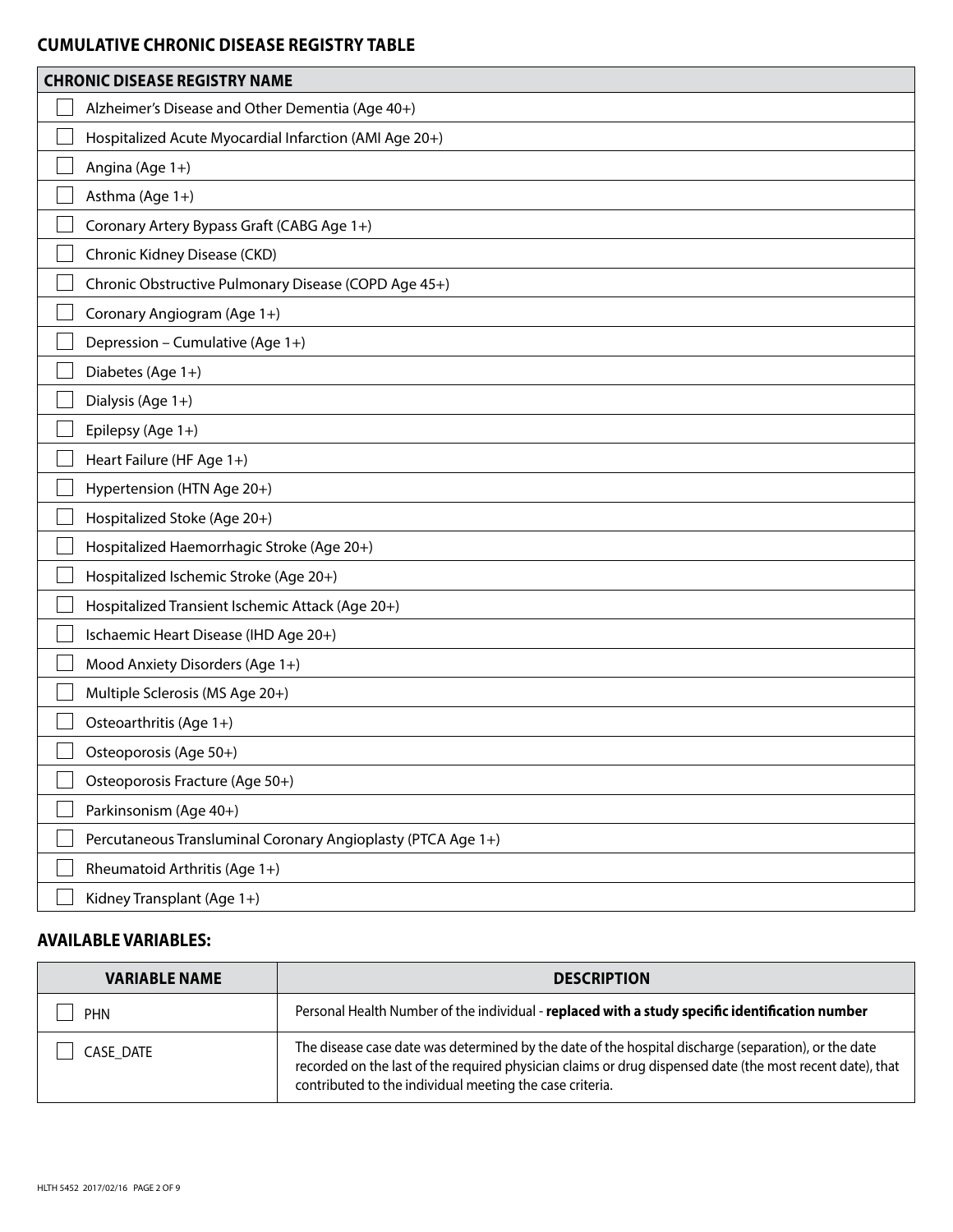## **EPISODIC CHRONIC DISEASE REGISTRY TABLE**

| <b>CHRONIC DISEASE REGISTRY NAME</b>                              |
|-------------------------------------------------------------------|
| Hospitalized Acute Myocardial Infarction (AMI) Episodic (Age 20+) |
| Asthma Episodic (Age 1+)                                          |
| Depression - Episodic (Age 1+)                                    |
| Hospitalized Stoke Episodic (Age 20+)                             |
| Hospitalized Haemorrhagic Stroke Episodic (Age 20+)               |
| Hospitalized Ischemic Stroke Episodic (Age 20+)                   |
| Hospitalized Transient Ischemic Attack Episodic (Age 20+)         |
| Mood Anxiety Disorders Episodic (Age 1+)                          |
| Osteoporosis Fracture Episodic (Age 50+)                          |

# **AVAILABLE VARIABLES:**

| <b>VARIABLE NAME</b> | <b>DESCRIPTION</b>                                                                                                                                                                                                                                                                                        | <b>REASON FOR REQUEST</b> |
|----------------------|-----------------------------------------------------------------------------------------------------------------------------------------------------------------------------------------------------------------------------------------------------------------------------------------------------------|---------------------------|
| <b>PHN</b>           | Personal Health Number of the individual<br>- replaced with a study specific identification<br>number                                                                                                                                                                                                     |                           |
| CASE DATE            | The disease case date was determined by the date<br>of the hospital discharge (separation), or the date<br>recorded on the last of the required physician claims<br>or drug dispensed date (the most recent date), that<br>contributed to the individual meeting the case<br>criteria.                    |                           |
| PREVALENCE_DATE      | Episodic prevalence case date for a given fiscal year                                                                                                                                                                                                                                                     |                           |
| RECORD TYPE          | Record type - identifies whether individual is either<br>an incident case (new case - identified for the first<br>time) or a previously identified case prevalent with<br>episode in the current year; please note when<br>calculating annual prevalence rate, incident cases<br>should also be included. |                           |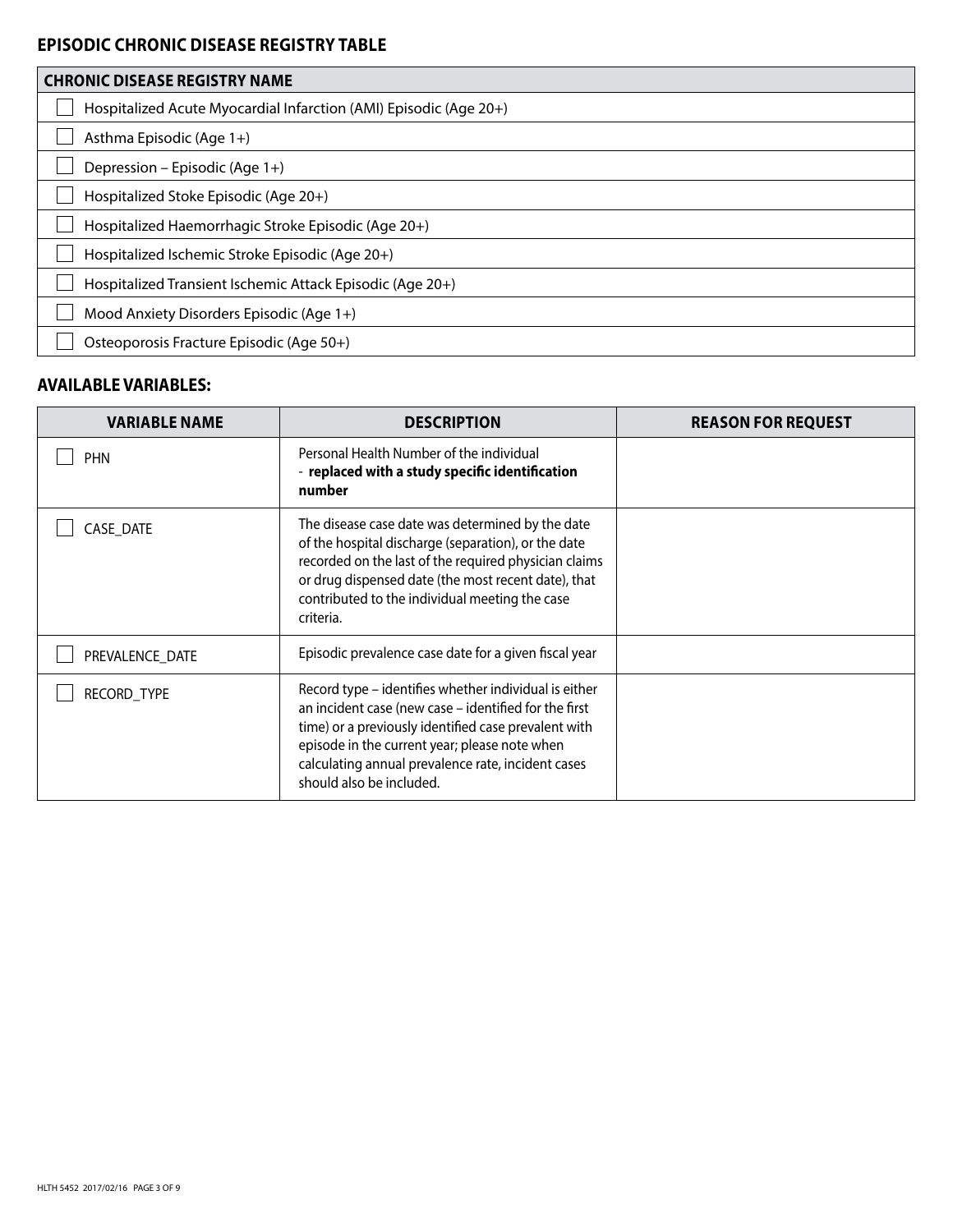## **CHRONIC DISEASE REGISTRY PROFILE VARIABLE TABLE**

| <b>VARIABLE NAME</b>   | <b>DESCRIPTION</b>                                                                                                                         | <b>REASON FOR REQUEST</b> |
|------------------------|--------------------------------------------------------------------------------------------------------------------------------------------|---------------------------|
| FISC_YR_LABEL          | Fiscal year e.g. 2008.2009                                                                                                                 |                           |
| <b>YEAR</b>            | The first year of a fiscal year e.g. 2008                                                                                                  |                           |
| PHN                    | Personal Health Number of the individual<br>- replaced with a study specific identification<br>number                                      |                           |
| <b>BRTH_DATE</b>       | Date of birth (YYYY/MM/DD) rationale describing<br>why this field is required must be supplied before it<br>will be considered for release |                           |
| BRTH_YYYYMM            | Date of birth (YYYY/MM)                                                                                                                    |                           |
| DTH_DATE               | Date of death (YYYY/MM/DD) rationale describing<br>why this field is required must be supplied before it<br>will be considered for release |                           |
| DTH_YYYYMM             | Date of death (YYYY/MM)                                                                                                                    |                           |
| AGE                    | Age as of fiscal year end date (March 31)                                                                                                  |                           |
| CLNT_GENDER_LABEL      | Gender F: Female, M: Male, U: Unknown                                                                                                      |                           |
| BORN_IN_PERIOD_FLG     | Y-Born in the fiscal year                                                                                                                  |                           |
| DIED_IN_PERIOD_FLG     | Y- Died in the fiscal year                                                                                                                 |                           |
| MSP_START_DT           | MSP premium coverage start date of the fiscal year                                                                                         |                           |
| MSP_START_YYYYMM       | MSP premium coverage start date as YYYY/MM                                                                                                 |                           |
| MSP_END_DT             | MSP premium coverage end date of the fiscal year                                                                                           |                           |
| MSP_END_DT_YYYYMM      | MSP premium coverage end date as YYYY/MM                                                                                                   |                           |
| MSP_ELIG_DAYS          | MSP premium eligibility days during the fiscal year                                                                                        |                           |
| CLNT_PSTL_CD           | Postal code - rationale describing why this field<br>is required must be supplied before it will be<br>considered for release              |                           |
| CLNT_PSTL_CD_3D        | First 3 digits of the postal code                                                                                                          |                           |
| CLNT_LHA_CD            | Local Health Area code                                                                                                                     |                           |
| CLNT_HSDA_CD           | Health Service Delivery Area code                                                                                                          |                           |
| CLNT_HA_AREA_CD        | Health Authority code                                                                                                                      |                           |
| INC_ALZHEIMER_DEMENTIA | Incidence flag of Alzheimer Dementia (age 40+): 0/1                                                                                        |                           |
| INC_AMI                | Incidence flag of AMI (age 20+): 0/1                                                                                                       |                           |
| INC_ANGINA             | Incidence flag of Angina (age 1+): 0/1                                                                                                     |                           |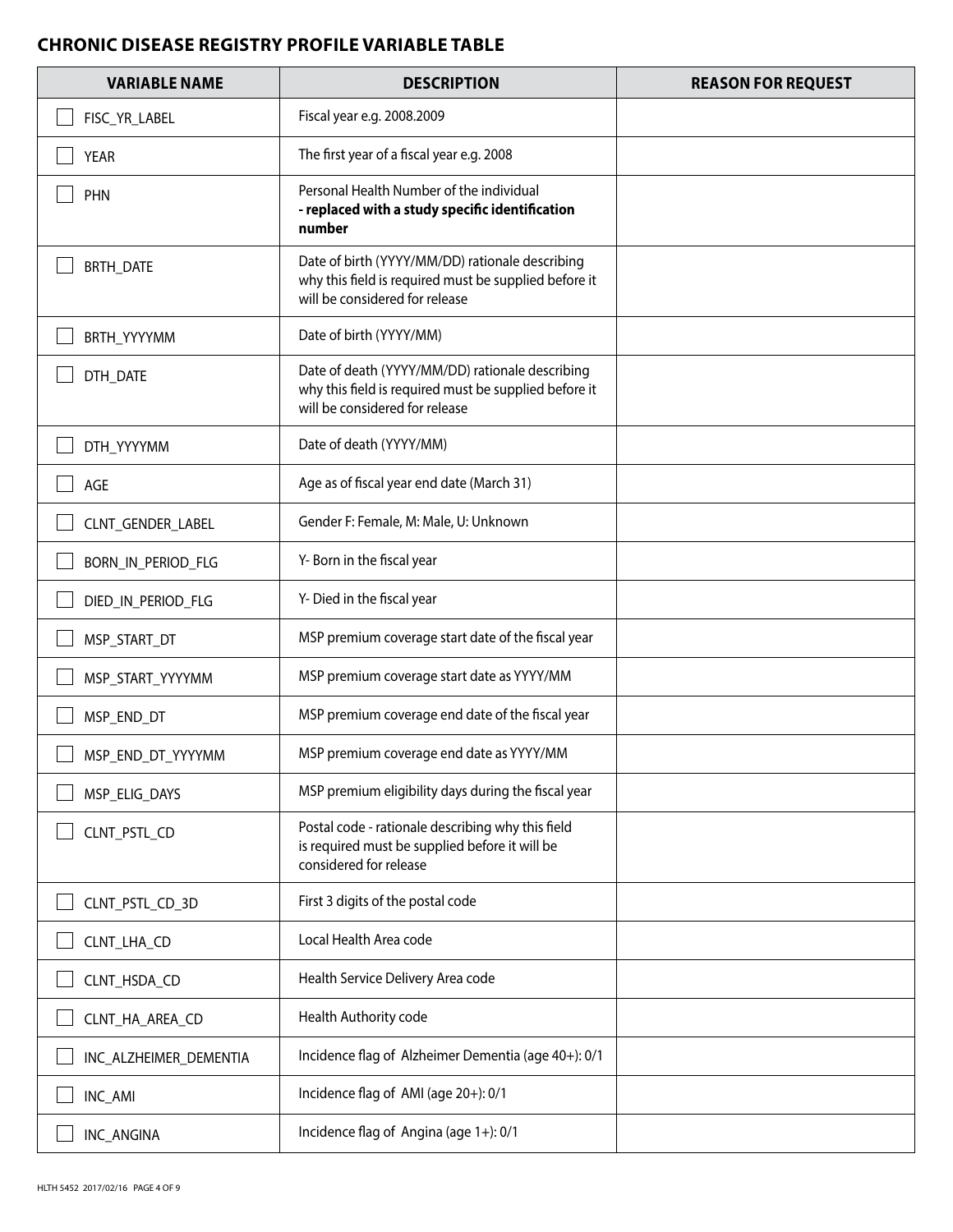| <b>VARIABLE NAME</b>     | <b>DESCRIPTION</b>                                                 | <b>REASON FOR REQUEST</b> |
|--------------------------|--------------------------------------------------------------------|---------------------------|
| INC_ASTHMA               | Incidence flag of Asthma (age 1+): 0/1                             |                           |
| INC_CABG                 | Incidence flag of CABG (age 1+): 0/1                               |                           |
| INC_CKD                  | Incidence flag of CKD (age 1+): 0/1                                |                           |
| INC_COPD                 | Incidence flag of COPD (age 45+): 0/1                              |                           |
| INC_CORONARY_ANGIOGRAM   | Incidence flag of Coronary Angiogram (age 1+): 0/1                 |                           |
| INC_DEPRESSION           | Incidence flag of Depression (age 1+): 0/1                         |                           |
| INC_DIABETES             | Incidence flag of Diabetes (age 1+): 0/1                           |                           |
| INC_DIALYSIS             | Incidence flag of Dialysis (age 1+): 0/1                           |                           |
| INC_EPILEPSY             | Incidence flag of Epilepsy (age 1+): 0/1                           |                           |
| INC_HAEMORR_STROKE       | Incidence flag of Haemorrhagic Stroke (age 20+):<br>0/1            |                           |
| INC_HEART_FAILURE        | Incidence flag of Heart Failure (age 1+): 0/1                      |                           |
| INC_HOSP_STROKE          | Incidence flag of Hospitalized Stroke (age 20+): 0/1               |                           |
| INC_HOSP_TIA             | Incidence flag of Hospitalized TIA Episodic (age<br>$20+)$ : $0/1$ |                           |
| INC_HYPERTENSION         | Incidence flag of Hypertension (age 20+): 0/1                      |                           |
| INC_IHD                  | Incidence flag of IHD (age 20+): 0/1                               |                           |
| INC_ISCH_STROKE          | Incidence flag of Ischemic Stroke (age 20+): 0/1                   |                           |
| INC_MOOD_ANX             | Incidence flag of Mood Anxiety (age 1+): 0/1                       |                           |
| INC_MS                   | Incidence flag of MS (age20+): 0/1                                 |                           |
| INC_OSTEO_FRACTURE       | Incidence flag of Osteoporosis Fracture (age 50+):<br>0/1          |                           |
| INC_OSTEOARTHRITIS       | Incidence flag of Osteoarthritis (age 1+): 0/1                     |                           |
| INC_OSTEOPOROSIS         | Incidence flag of Osteoporosis (age 50+): 0/1                      |                           |
| INC_PARKINSONISM         | Incidence flag of Parkinsonism (age 40+): 0/1                      |                           |
| INC_PTCA                 | Incidence flag of PTCA (age 1+): 0/1                               |                           |
| INC_RHEUMATOID_ARTHRITIS | Incidence flag of Rheumatoid Arthritis (age 1+): 0/1               |                           |
| INC_TRANSPLANT           | Incidence flag of Transplant (age 1+): 0/1                         |                           |
| INC_AMI_EPI              | Incidence flag of AMI Episodic (age 20+): 0/                       |                           |
| INC_ASTHMA_EPI           | Incidence flag of Asthma Epi (age 1+): 0/1                         |                           |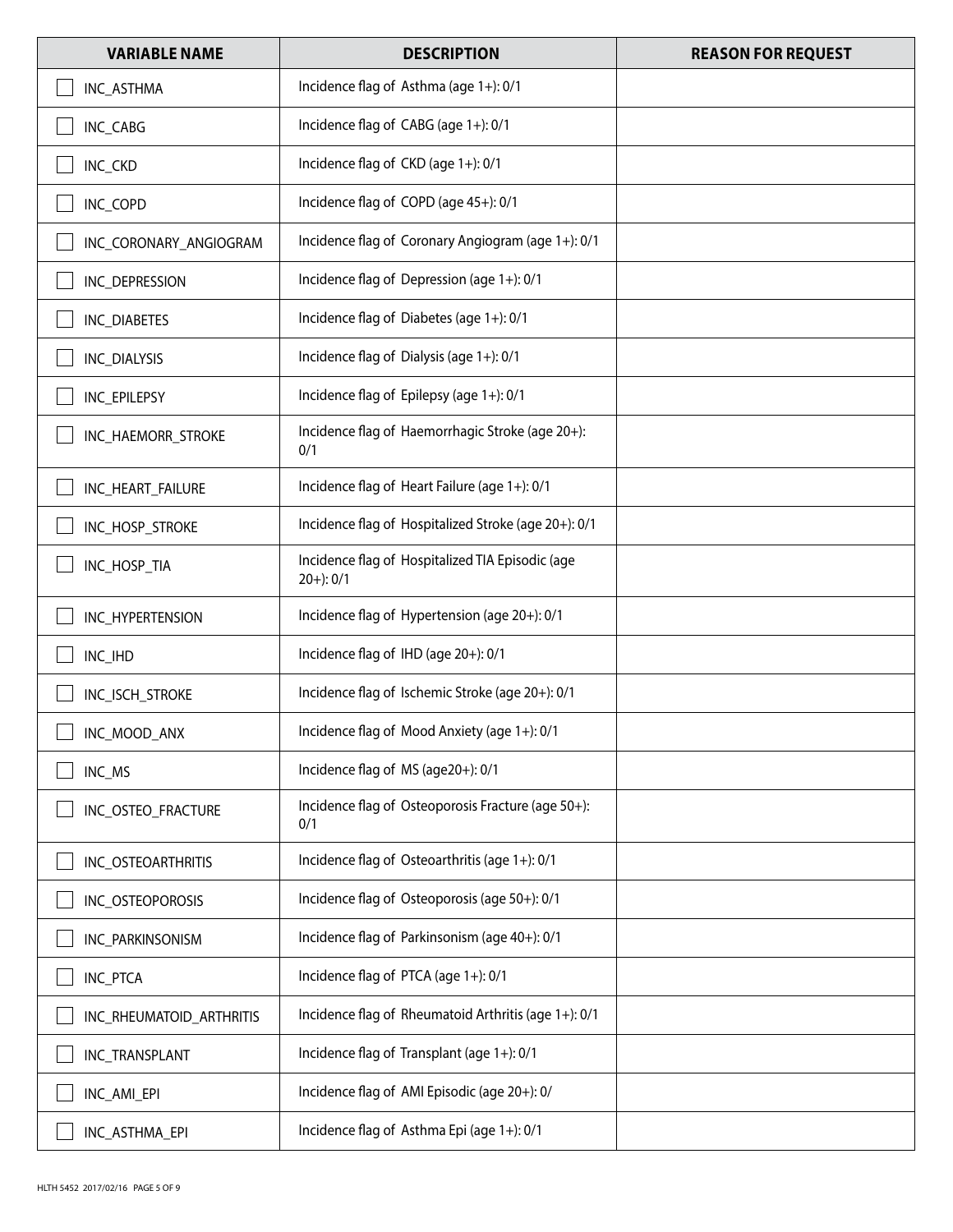| <b>VARIABLE NAME</b>   | <b>DESCRIPTION</b>                                                 | <b>REASON FOR REQUEST</b> |
|------------------------|--------------------------------------------------------------------|---------------------------|
| INC DEPRESSION EPI     | Incidence flag of Depression Episodic (age 1+): 0/1                |                           |
| INC_HAEMORR_STROKE_EPI | Incidence flag of Haemorrhage Stroke Episodic (age<br>$20+$ : 0/1  |                           |
| INC_HOSP_STROKE_EPI    | Incidence flag of Hospitalized Stroke Episodic (age<br>$20+$ : 0/1 |                           |
| INC_HOSP_TIA_EPI       | Incidence flag of Hospitalized TIA Episodic (age<br>$20+$ : 0/1    |                           |
| INC_ISCH_STROKE_EPI    | Incidence flag of Ischemic Stroke Episodic (age<br>$20+$ : 0/1     |                           |
| INC_MOOD_ANX_EPI       | Incidence flag of Mood Anxiety Episodic (age 1+):<br>0/1           |                           |
| INC_OSTEO_FRACTURE_EPI | Incidence flag of Osteoporosis Fracture Episodic<br>(age 50+): 0/1 |                           |
| PRE_ALZHEIMER_DEMENTIA | Prevalence flag of Alzheimer Dementia (age 40+):<br>0/1            |                           |
| PRE_AMI                | Prevalence flag of AMI (age 20+): 0/1                              |                           |
| PRE_AMI_EPI            | Prevalence flag of AMI Episodic (age 20+): 0/1                     |                           |
| PRE_ANGINA             | Prevalence flag of Angina (age 1+): 0/1                            |                           |
| PRE_ASTHMA             | Prevalence flag of Asthma (age 1+): 0/1                            |                           |
| PRE_CABG               | Prevalence flag of CABG (age 1+): 0/1                              |                           |
| PRE_CKD                | Prevalence flag of CKD (age 1+): 0/1                               |                           |
| PRE COPD               | Prevalence flag of COPD (age 45+): 0/1                             |                           |
| PRE_CORONARY_ANGIOGRAM | Prevalence flag of Coronary Angiogram (age 1+):<br>0/1             |                           |
| PRE_DEPRESSION         | Prevalence flag of Depression (age 1+): 0/1                        |                           |
| PRE_DIABETES           | Prevalence flag of Diabetes (age 1+): 0/1                          |                           |
| PRE_DIALYSIS           | Prevalence flag of Dialysis (age 1+): 0/1                          |                           |
| PRE EPILEPSY           | Prevalence flag of Epilepsy (age 1+): 0/1                          |                           |
| PRE_HAEMORR_STROKE     | Prevalence flag of Haemorrhage Stroke (age 20+):<br>0/1            |                           |
| PRE_HEART_FAILURE      | Prevalence flag of Heart Failure (age 1+): 0/1                     |                           |
| PRE_HOSP_STROKE        | Prevalence flag of Hospitalized Stroke (age 20+): 0/1              |                           |
| PRE_HOSP_TIA           | Prevalence flag of Hospitalized TIA (age 20+): 0/1                 |                           |
| PRE_HYPERTENSION       | Prevalence flag of Hypertension (age 20+): 0/1                     |                           |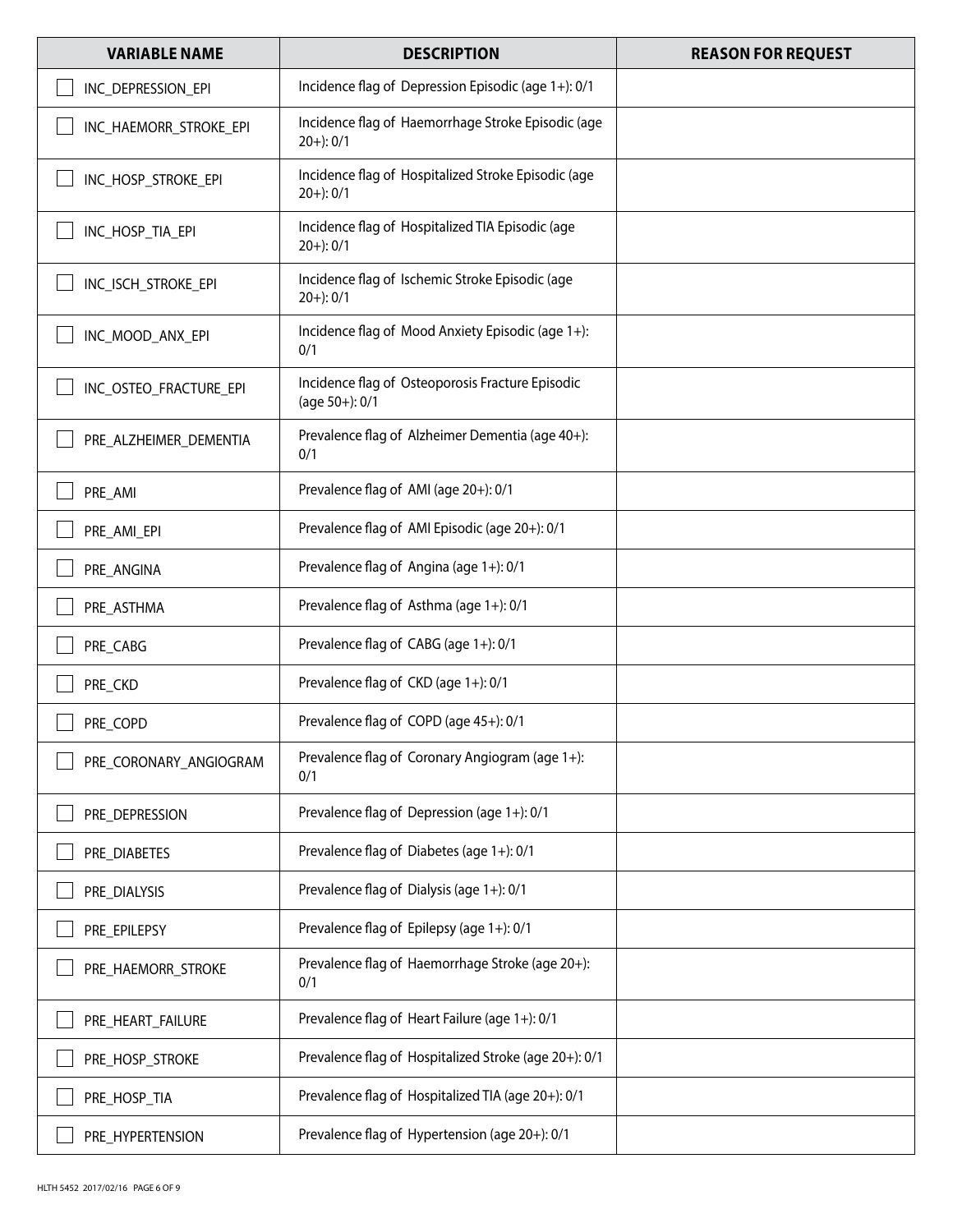| <b>VARIABLE NAME</b>                 | <b>DESCRIPTION</b>                                                     | <b>REASON FOR REQUEST</b> |
|--------------------------------------|------------------------------------------------------------------------|---------------------------|
| PRE_IHD                              | Prevalence flag of IHD (age 20+): 0/1                                  |                           |
| PRE_ISCH_STROKE                      | Prevalence flag of Ischemic Stroke (age 20+): 0/1                      |                           |
| PRE_MOOD_ANX                         | Prevalence flag of Mood Anxiety (age 1+): 0/1                          |                           |
| PRE_MS                               | Prevalence flag of MS (age 20+): 0/1                                   |                           |
| PRE_OSTEO_<br><b>FRACTURE</b>        | Prevalence flag of Osteoporosis Fracture (age 50+):<br>0/1             |                           |
| PRE_OSTEOARTHRITIS                   | Prevalence flag of Osteoarthritis (age 1+): 0/1                        |                           |
| PRE_OSTEOPOROSIS                     | Prevalence flag of Osteoporosis (age 50+): 0/1                         |                           |
| PRE_PARKINSONISM                     | Prevalence flag of Parkinsonism (age 40+): 0/1                         |                           |
| PRE_PTCA                             | Prevalence flag of PTCA (age 1+): 0/1                                  |                           |
| PRE_RHEUMATOID_ARTHRITIS             | Prevalence flag of Rheumatoid Arthritis (age 1+):<br>0/1               |                           |
| PRE_TRANSPLANT                       | Prevalence flag of Transplant (age 1+): 0/1                            |                           |
| PRE_ASTHMA_EPI                       | Prevalence flag of Asthma Episodic (age 1+): 0/1                       |                           |
| PRE_DEPRESSION_EPI                   | Prevalence flag of Depression Episodic (age 1+): 0/1                   |                           |
| PRE_HAEMORR_STROKE_EPI               | Prevalence flag of Haemorrhage Stroke Episodic<br>(age 20+): 0/1       |                           |
| PRE_HOSP_STROKE_EPI                  | Prevalence flag of Hospitalized Stroke Episodic (age<br>$20+)$ : $0/1$ |                           |
| PRE HOSP TIA EPI                     | Prevalence flag of Hospitalized TIA Episodic (age<br>$20+$ : 0/1       |                           |
| PRE_ISCH_STROKE_EPI                  | Prevalence flag of Ischemic Stroke Episodic (age<br>$20+)$ : $0/1$     |                           |
| PRE_MOOD_ANX_EPI                     | Prevalence flag of Mood Anxiety Episodic (age 20+):<br>0/1             |                           |
| PRE_OSTEO_FRACTURE_EPI               | Prevalence flag of Osteoporosis Fracture Episodic<br>(age 50+): 0/1    |                           |
| CASEDT_ALZHEIMER_<br><b>DEMENTIA</b> | Case Date of Alzheimer Dementia                                        |                           |
| CASEDT_AMI                           | Case Date of AMI                                                       |                           |
| CASEDT_AMI_EPI                       | Case Date of AMI Episodic in that fiscal year                          |                           |
| CASEDT_ANGINA                        | Case Date of Angina                                                    |                           |
| CASEDT_ASTHMA                        | Case Date of Asthma                                                    |                           |
| CASEDT_CABG                          | Case Date of CABG                                                      |                           |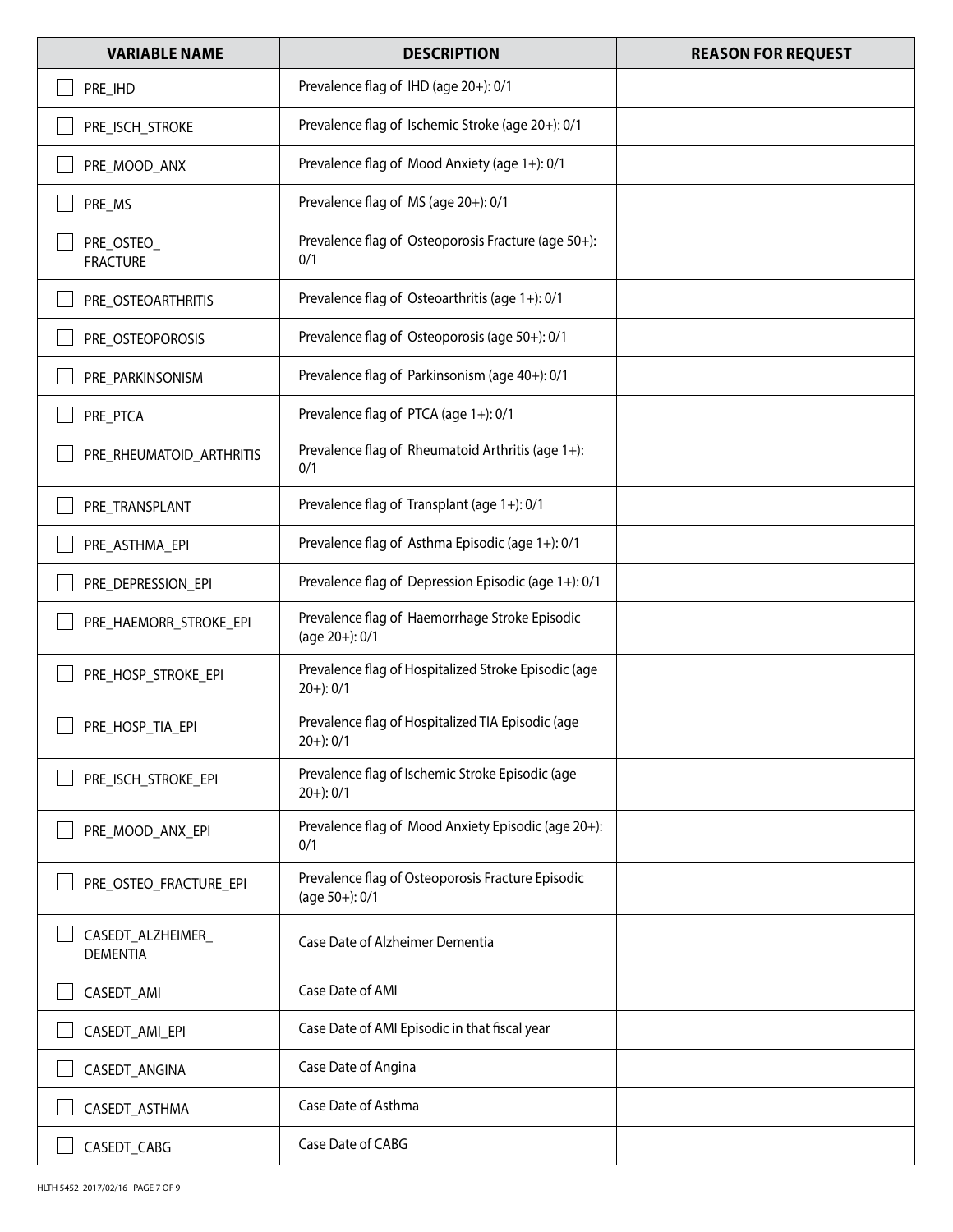| <b>VARIABLE NAME</b>                   | <b>DESCRIPTION</b>                              | <b>REASON FOR REQUEST</b> |
|----------------------------------------|-------------------------------------------------|---------------------------|
| CASEDT_CKD                             | Case Date of CKD                                |                           |
| CASEDT_COPD                            | Case Date of COPD                               |                           |
| CASEDT_CORONARY_<br>ANGIOGRAM          | Case Date of Coronary Angiogram                 |                           |
| CASEDT_DEPRESSION                      | Case Date of Depression                         |                           |
| CASEDT_DIABETES                        | <b>Case Date of Diabetes</b>                    |                           |
| CASEDT_DIALYSIS                        | Case Date of Dialysis                           |                           |
| CASEDT_EPILEPSY                        | Case Date of Epilepsy                           |                           |
| CASEDT_HAEMORR_STROKE                  | Case Date of Haemorrhage Stroke                 |                           |
| CASEDT_HEART_FAILURE                   | <b>Case Date of Heart Failure</b>               |                           |
| CASEDT_HOSP_STROKE                     | Case Date of Hospitalized Stroke                |                           |
| CASEDT_HOSP_TIA                        | Case Date of Hospitalized TIA                   |                           |
| CASEDT_HYPERTENSION                    | Case Date of Hypertension                       |                           |
| CASEDT_IHD                             | Case Date of IHD                                |                           |
| CASEDT_ISCH_STROKE                     | Case Date of Ischemic Stroke                    |                           |
| CASEDT_MOOD_ANX                        | Case Date of Mood Anxiety                       |                           |
| CASEDT_MS                              | Case Date of MS                                 |                           |
| CASEDT_OSTEO_FRACTURE                  | Case Date of Osteoporosis Fracture              |                           |
| CASEDT_OSTEOARTHRITIS                  | Case Date of Osteoarthritis                     |                           |
| CASEDT_OSTEOPOROSIS                    | Case Date of Osteoporosis                       |                           |
| CASEDT_PARKINSONISM                    | Case Date of Parkinsonism                       |                           |
| CASEDT_PTCA                            | Case Date of PTCA                               |                           |
| CASEDT_RHEUMATOID_<br><b>ARTHRITIS</b> | Case Date of Rheumatoid Arthritis               |                           |
| CASEDT_TRANSPLANT                      | Case Date of Transplant                         |                           |
| CASEDT_ASTHMA_EPI                      | Prevalence Date of Asthma Episodic              |                           |
| CASEDT_DEPRESSION_EPI                  | Prevalence Date of Depression Episodic          |                           |
| CASEDT_HAEMORR_STROKE_<br>EPI          | Prevalence Date of Haemorrhage Stroke Episodic  |                           |
| CASEDT_HOSP_STROKE_EPI                 | Prevalence Date of Hospitalized Stroke Episodic |                           |